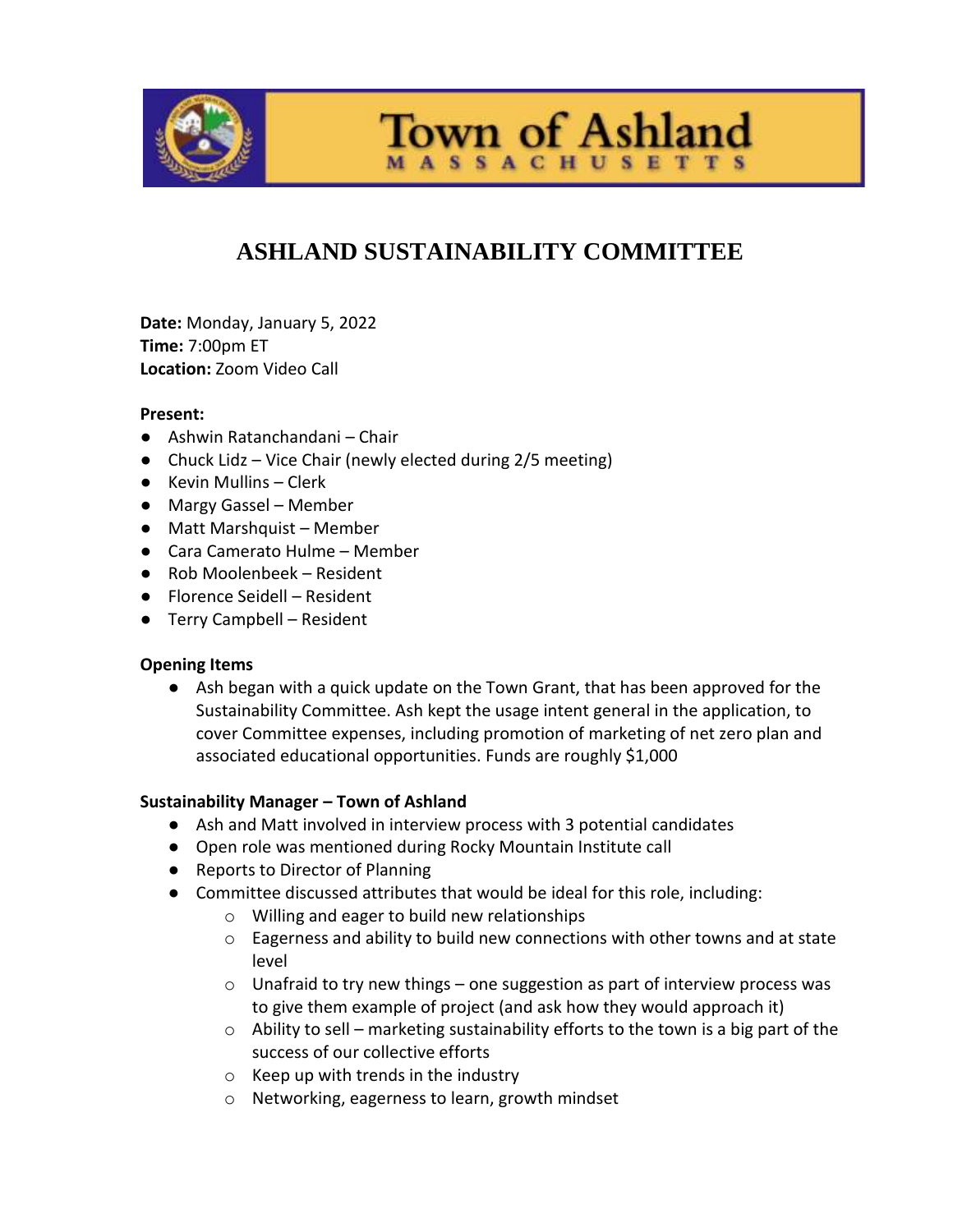$\circ$  Comfort in speaking to those people in power and to be able to influence their thought process and work

### **Vice Chair**

- Ash brought up vacancy of Committee Vice Chair and inquired about who might be interested in filling in
- $\bullet$  Ash had one person reach out Chuck Lidz who would be willing to fill this seat
- Chuck nominated and approved by Committee as newest Vice Chair of Ashland Sustainability Vice Chair

#### **Moving Buildings to Heat Pumps**

- Chuck brought this up as an agenda item from RMI BEA meeting on 12/16
- Discussion of heat pumps for new buildings and approach to require them to report greenhouse gases
- Need to discuss with Planning Board
- Cara brought up idea of reaching out to people when they first move into town (there used to be a packet sent to new residents to Ashland; this does not appear to have continued)
- Margy suggested reaching out to realtors
- Cara suggested also reaching out to HVAC companies
- Discussion continued to business directory in town Matt has a list of businesses from 2016 (when the plastic bag ban effort occurred)
- Terry suggested a conversion package to send to building owners showing solution paths (i.e. this is how you can do). Making a solution real.

# **Spring Town Meeting and Committee Next Steps**

- Still need to determine path to Spring Town Meeting
- Cara rescheduled two meetings for Committee net zero presentation:
	- $\circ$  February 9<sup>th</sup> Forest Committee
	- $\circ$  January 24<sup>th</sup> Conservation Committee
- Discussion continued about what Committee would present at Town Meeting:
	- $\circ$  Rob recommends presenting things we want to accomplish in next 5 years to see if we can get that passed
	- $\circ$  Committee agreed a good approach is to show that as a town these are "5 to 10 things" we can accomplish as a plan
	- o Terry inquired about what are the Ashland measures for Sustainability (6 sigma model) – improvement methodology
	- $\circ$  Be clear about what our objective is with clear measures
	- o Set up broader objective and start marketing it
	- o Set up the framework and invite questions

#### **Collaboration with Ashland Public Library**

● Margy, Florence, and Ash – attended library book session